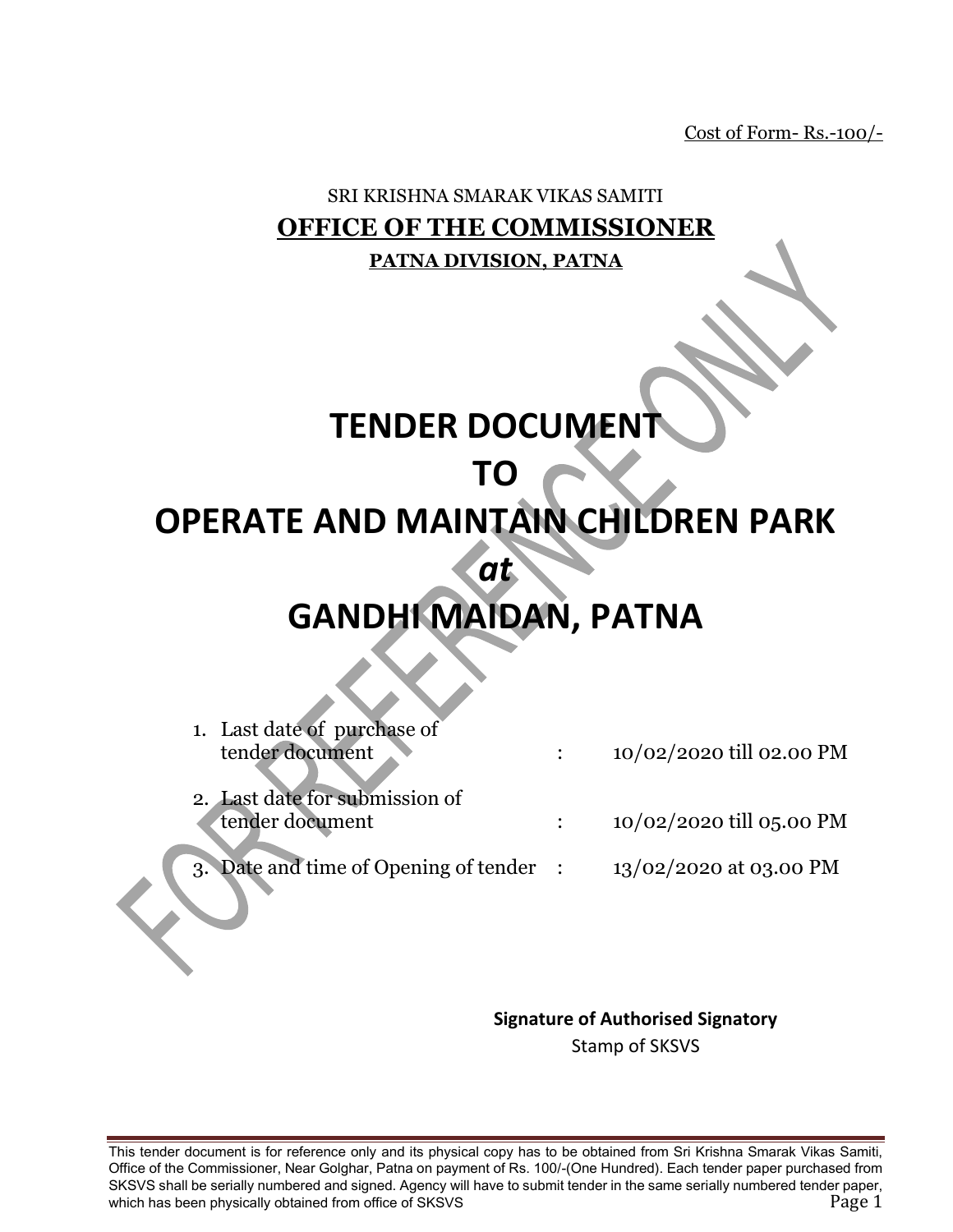#### **1. INTRODUCTION**

Sri Krishna Smarak Vikas Samiti (SKSVS) is a non–profit society registered under the Society Registration Act 21, 1860. It is a body bestowed with authority for management of Gandhi Maidan and Sri Krishna Memorial Hall, Patna.

In view of the huge inflow of people in this historic Gandhi Maidan and prospective demands, Children Park at Gandhi Maidan has been brought into existence to attract the kids/children for their leisure activities. This Children Park envisages a modern and healthy playing environment.

SKSVS is seeking an agency to operate and maintain Children Park at Gandhi Maidan, Patna. Hence this Tender is called from the interested and suitable company/ firm/agency.

#### **2. DESCRIPTION OF CHILDREN PARK**

The Children Park is constructed in Gandhi Maidan near Gate No-5. The total area of this park is approximately 9750 sq.ft. (30"x325" sq.ft). Total 42 playing equipments are installed in the park with 27 types of different equipments :-

| S.No.           | <b>Particular</b>               | Length         | Width          |
|-----------------|---------------------------------|----------------|----------------|
| 01              | Shark Spring Rider PGKD 27      | 1.8            | 1.4            |
| 02              | Jumbo Spring Rider PGKD 36      | $\overline{2}$ | 1.5            |
| 03              | Duck Spring Rider PGKD 11       | $\overline{2}$ | 1.5            |
| 04              | Roto Mini Wave Slide ROSD 19    | 3.8            | 1.6            |
| 05              | Combination Set 4 in 1 PGKD 02  | 3.9            | 2.6            |
| 06              | Combination Set 3 in IPGKD 03   | 3              | 2.6            |
| 07              | Dolphin See Saw PGSS 07         | 1.4            | 2              |
| 08              | <b>Elephant See Saw PGSS 06</b> | 1.4            | $\overline{2}$ |
| 09 <sup>°</sup> | Multy Seater Sea Saw PGSS 04    | 1.5            | $\overline{4}$ |
| 10              | <b>Steer Go Round PGMR 10</b>   | 4.5            | 4.5            |
| 11              | Cycle Merry Go Round PGMR 12    | 2.2            | 2.2            |
| 12              | <b>FRP Platform MGR PGMR 08</b> | $\overline{3}$ | 3              |
| 13              | Animal MGR PGMR 02              | 3.1            | 3.1            |
| 14              | Four Seater MGR PGMR 05         | 3.1            | 3.1            |
| 15              | Twinder Go Round PGMR 01        | 2.5            | 2.5            |

#### **Description:-**

This tender document is for reference only and its physical copy has to be obtained from Sri Krishna Smarak Vikas Samiti, Office of the Commissioner, Near Golghar, Patna on payment of Rs. 100/-(One Hundred). Each tender paper purchased from SKSVS shall be serially numbered and signed. Agency will have to submit tender in the same serially numbered tender paper, which has been physically obtained from office of SKSVS **Page 2** Page 2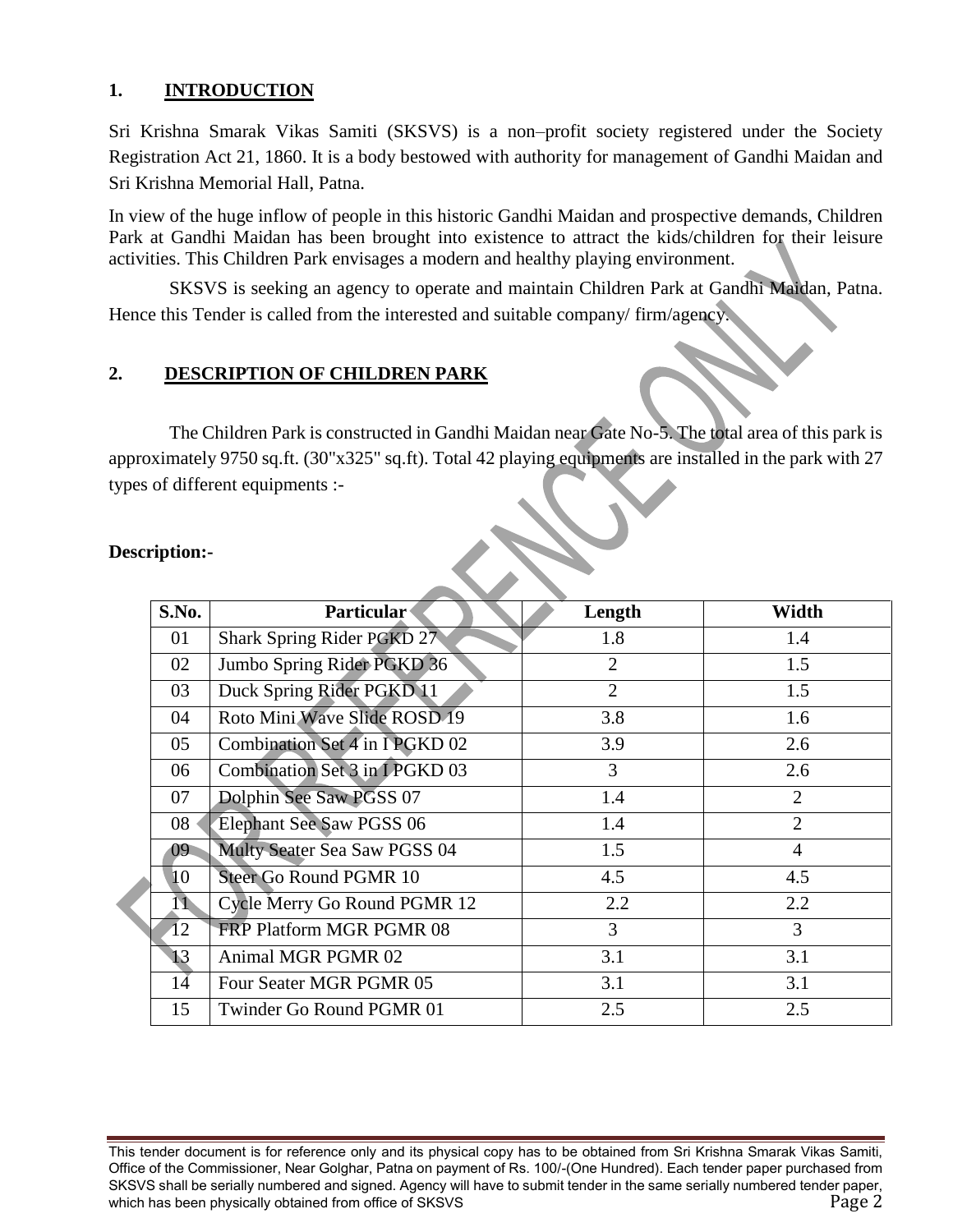| 16 | Circular Swing PGKD 06          | 3   | 2.5 |
|----|---------------------------------|-----|-----|
| 17 | Flying Butterfly PGKD 05        | 3   | 2.5 |
| 18 | <b>Balancing Bridge PGTH 03</b> | 8.3 | 1.8 |
| 19 | Disc Challenger PGTH 01         | 5.5 | 2.1 |
| 20 | Four Seater Arc Swing PGSW 01   | 7.5 | 2.5 |
| 21 | Triple Wave Slide PGSD 45/46    | 6.5 | 3.5 |
| 22 | Straight Curve Slide PGSD 37    | 5.7 | 1.8 |
| 23 | Metal Roller Slide PGSD 51/52   | 7.1 | ↑   |
| 24 | Multi Lane Slide PGSD 21        | 8.7 |     |
| 25 | MAPS 14                         | 7.5 | 7.4 |
| 26 | <b>MAPS 02</b>                  | 8.5 | 7.5 |
| 27 | MAPS <sub>43</sub>              | 13  | 7.4 |

\*\*The above description can be changed without notice at any time.

#### **3. ELIGIBILTY CRITERIA**

Tender shall be evaluated in two stages:-

- *1. Technical evaluation of proposal* 
	- a) Earnest money of Rs.5,000/- is to be paid along with the technical bid through D.D. in favour of 'Sri Krishna Smarak Vikas Samiti' payable at Patna
	- b) Company/ firm must provide photo copy of Pan Card.

The user charge levied by the agency shall not exceed the following:-

Entry Fee – Rs. 5/- per person

This tender document is for reference only and its physical copy has to be obtained from Sri Krishna Smarak Vikas Samiti, Office of the Commissioner, Near Golghar, Patna on payment of Rs. 100/-(One Hundred). Each tender paper purchased from SKSVS shall be serially numbered and signed. Agency will have to submit tender in the same serially numbered tender paper, which has been physically obtained from office of SKSVS **Page 3** Page 3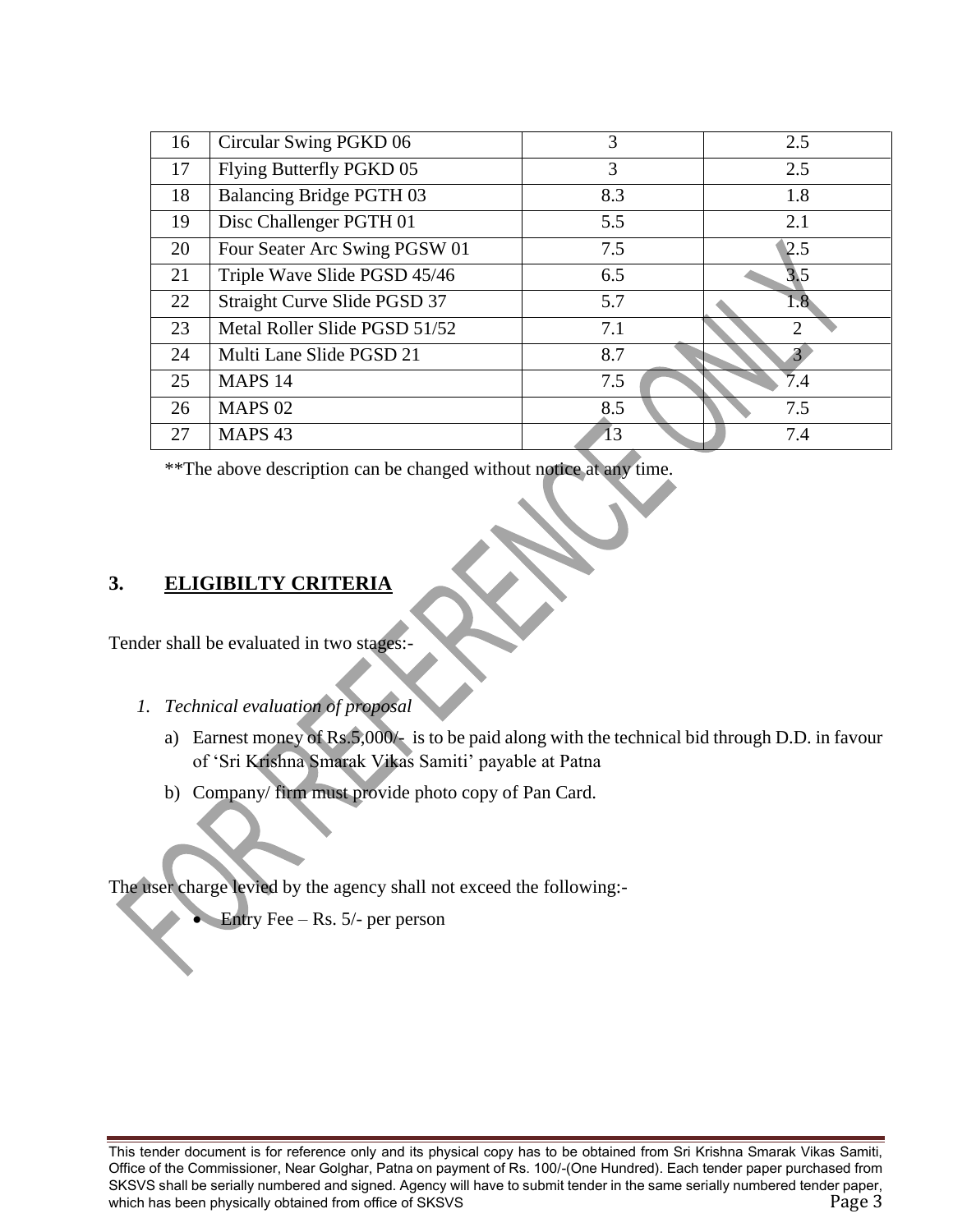#### **4. Financial Bid (Separate sealed envelope)**

The Agency shall be selected after fulfilling the terms & conditions of the technical bid and the bidder who offers the highest amount will be considered.

Financial proposal would be the net amount payable to SKSVS on a monthly basis within the  $7<sup>th</sup>$  day of every month.

The bidder fulfilling Technical Stage will be shortlisted for financial evaluation. Claims without documentary evidence will not be considered.

SKSVS reserves the right to verify the claims made by the Bidders and to carry out the capability assessment of the Bidders and the SKSVS decision shall be final in this regard. SKSVS may, in its absolute discretion, waive any of the conditions and/or requirements in the TENDER in respect of any or all of the bidders.

#### **5. OBLIGATIONS OF THE BIDDING AGENCY**

- 1. The Agency shall use only the space earmarked for the Children Park, and shall not use any other space for any other purpose. The agency shall not use any space for any advertisement etc.
- 2. The agency is responsible for maintaining and cleanliness of the area at all times.

## **6. Guidelines for scope of work:**

- 1. Proper park timing as decided by SKSVS should be strictly maintained on a daily basis.
- 2. Proper maintenance of all park equipments.
- 3. Proper cleanliness and hygiene shall be maintained in the premise which includes inner and outside boundary wall. Any litter thrown anywhere in the Children Park area due to the activities of the Person has to be cleared/collected by the Agency only.
- 4. First Aid Medical Box is to be kept and maintained by the agency all the time in case of meeting any casualty.
- 5. The playing equipments should only be used by the children and shall not be allowed to use/ misuse it by any adult person.

## **7. DECLARATION OF SUCCESSFUL BIDDER**

Upon acceptance of the Proposal of the tenderer financially qualified with or without negotiations, SKSVS shall declare the tenderer as the Successful Bidder.

This tender document is for reference only and its physical copy has to be obtained from Sri Krishna Smarak Vikas Samiti, Office of the Commissioner, Near Golghar, Patna on payment of Rs. 100/-(One Hundred). Each tender paper purchased from SKSVS shall be serially numbered and signed. Agency will have to submit tender in the same serially numbered tender paper, which has been physically obtained from office of SKSVS Page 4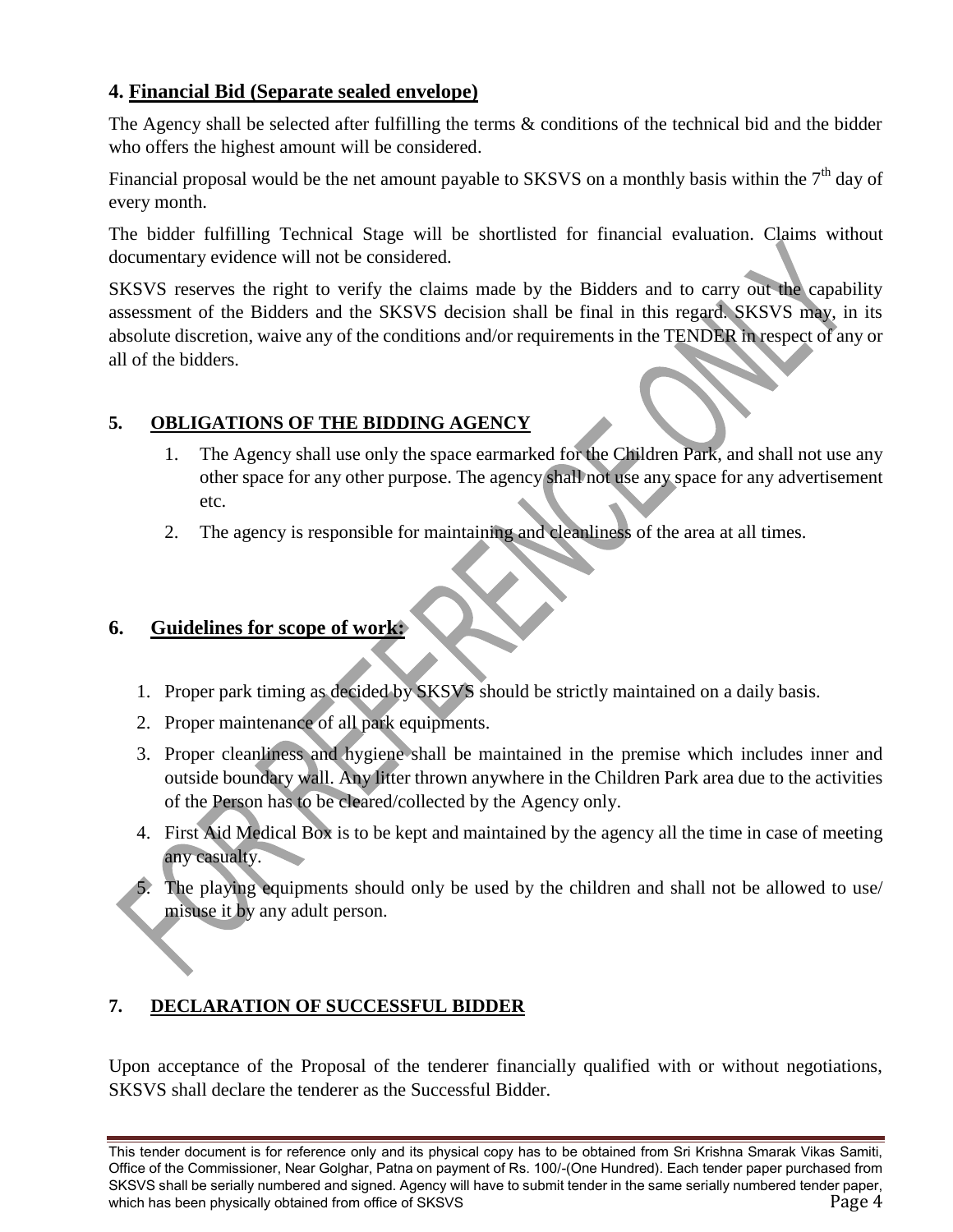#### **8. NOTIFICATION**

SKSVS will notify the Successful Bidder by a Letter of Award (LOA) that its Proposal has been accepted.

#### **9. RIGHT TO ACCEPT OR REJECT PROPOSAL**

SKSVS reserves the right to accept or reject any or all of the Proposals without assigning any reason.

SKSVS reserves the right to invite revised Proposals from Bidders with or without amendment of the Tender Document at any stage, without liability or any obligation for such invitation and without assigning any reason.

#### **10. OVERALL MANAGEMENT**

The Agency must employ adult and efficient labour/ Staff only. Employment of child labour will lead to the termination of the contract. The successful bidder shall engage only such workers, whose antecedents have been thoroughly verified including character and other formalities.

The agency shall ensure that all the workforce deployed should be in proper uniform while on duty.

#### **11. TERMS AND CONDITIONS**

- 1) The SKSVS shall award work to the Agency for 11 months. If the Operation and Maintenance of Children Park by the existing Agency found satisfactory**,** it may be further extended for the next term.
- 2) If there is any damage to any public property/ facilities at Gandhi Maidan or any payments due to SKSVS or any demand from any authority to SKSVS regarding dues payable by the Agency, the Bidder shall be liable to pay the same, failing which SKSVS will take action against the Agency.
- The Agency shall obtain prior permission of SKSVS before carrying out any kind of modifications in the work schedule or before putting any furniture and fixtures in the Children Park.
- 4) The proposed operation of the Children Park timings would be from 06:00 AM till 08:00 PM, but it may be changed as per directions of SKSVS.
- 5) The Agency shall hand back the Children Park space along with its adjoining infrastructure in original condition to the SKSVS after termination of the agreement.
- 6) The Agency shall carry out only the specified approved activities in and around the Children

This tender document is for reference only and its physical copy has to be obtained from Sri Krishna Smarak Vikas Samiti, Office of the Commissioner, Near Golghar, Patna on payment of Rs. 100/-(One Hundred). Each tender paper purchased from SKSVS shall be serially numbered and signed. Agency will have to submit tender in the same serially numbered tender paper, which has been physically obtained from office of SKSVS **Page 5** Page 5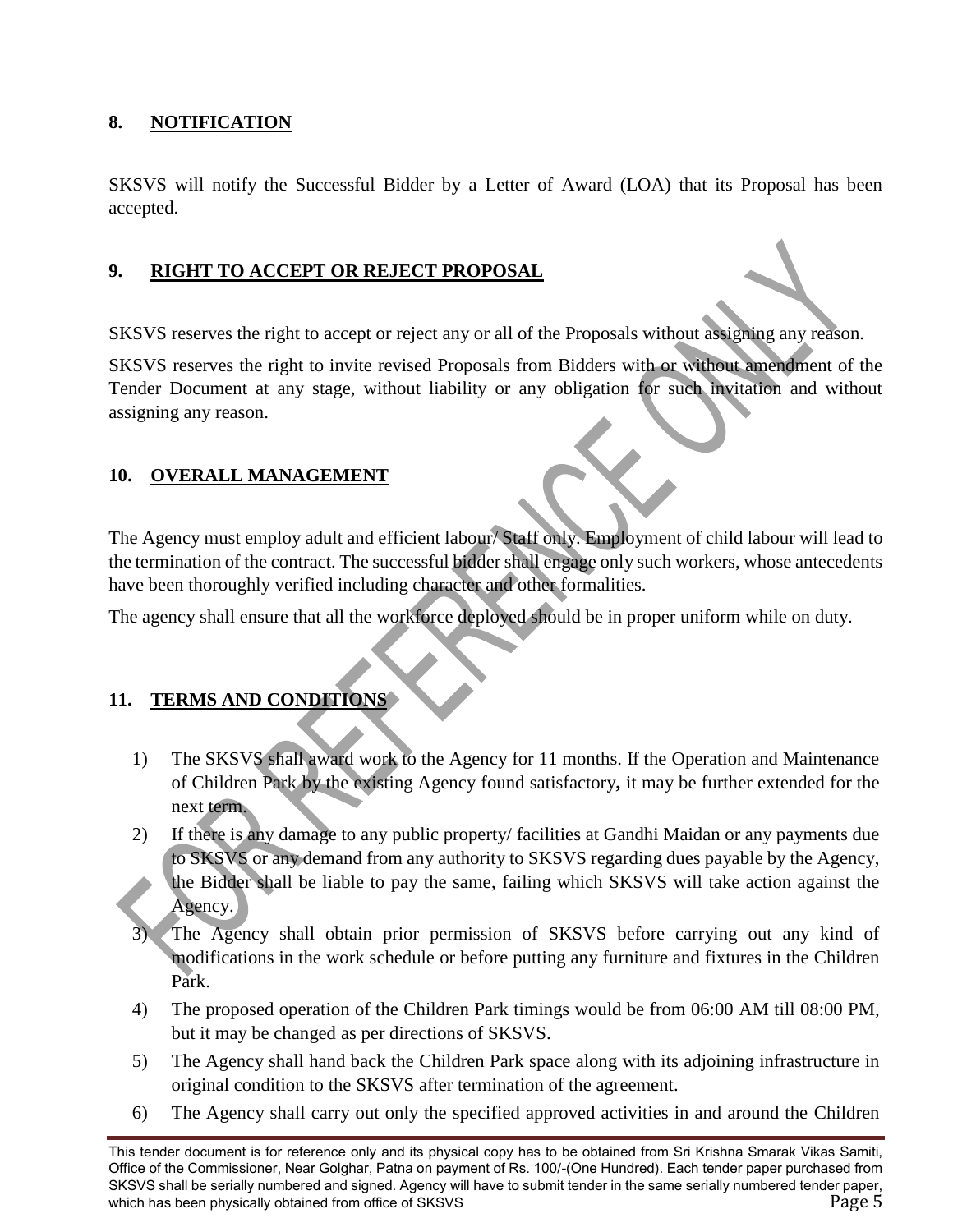Park and shall not carry out any unspecified activities in contravention with the LOA. If the Agency indulges in carrying out any unapproved activities, the SKSVS shall be at liberty to cancel the LOA after giving one week (seven days) written notice to the Agency.

- 7) The Agency shall maintain the Children Park without causing any damages to the park, its surroundings and the environment during the LOA term.
- 8) The SKSVS reserves the right to cancel allotment at any point of time after giving one week (seven days) written notice to the Agency and also the right to inspect and control the maintenance and operational work undertaken by the Agency at all times and the Agency shall have to obey the orders and directions issued by the SKSVS in this regard. However in case of emergency or other compelling circumstances, SKSVS may stop operation of this Park at any time.
- 9) Cleanliness has to be maintained in the allotted area. Any litter thrown anywhere in the Children Park area due to the activities of the Person/Firm/Agency has to be cleared/collected by the Agency only.
- 10) Any other condition found necessary by management shall be included after discussing the LOA.
- 11) No advertisement panels shall be allowed either inside or outside the Children Park.
- 12) The successful bidder shall have to deposit bank guarantee/demand draft of Rs. 50,000/- (Fifty Thousand) as performance guarantee at the time of LOA for the assigned work.
- 13) The above Terms and Conditions are included in the LOA.

Agency agreeing the above terms and conditions, satisfying the above eligibility conditions and interested in running the above activities should give the **financial bid** with their agency profile.

This tender document is for reference only and its physical copy has to be obtained from Sri Krishna Smarak Vikas Samiti, Office of the Commissioner, Near Golghar, Patna on payment of Rs. 100/-(One Hundred). Each tender paper purchased from SKSVS shall be serially numbered and signed. Agency will have to submit tender in the same serially numbered tender paper, which has been physically obtained from office of SKSVS **Page 6** Page 6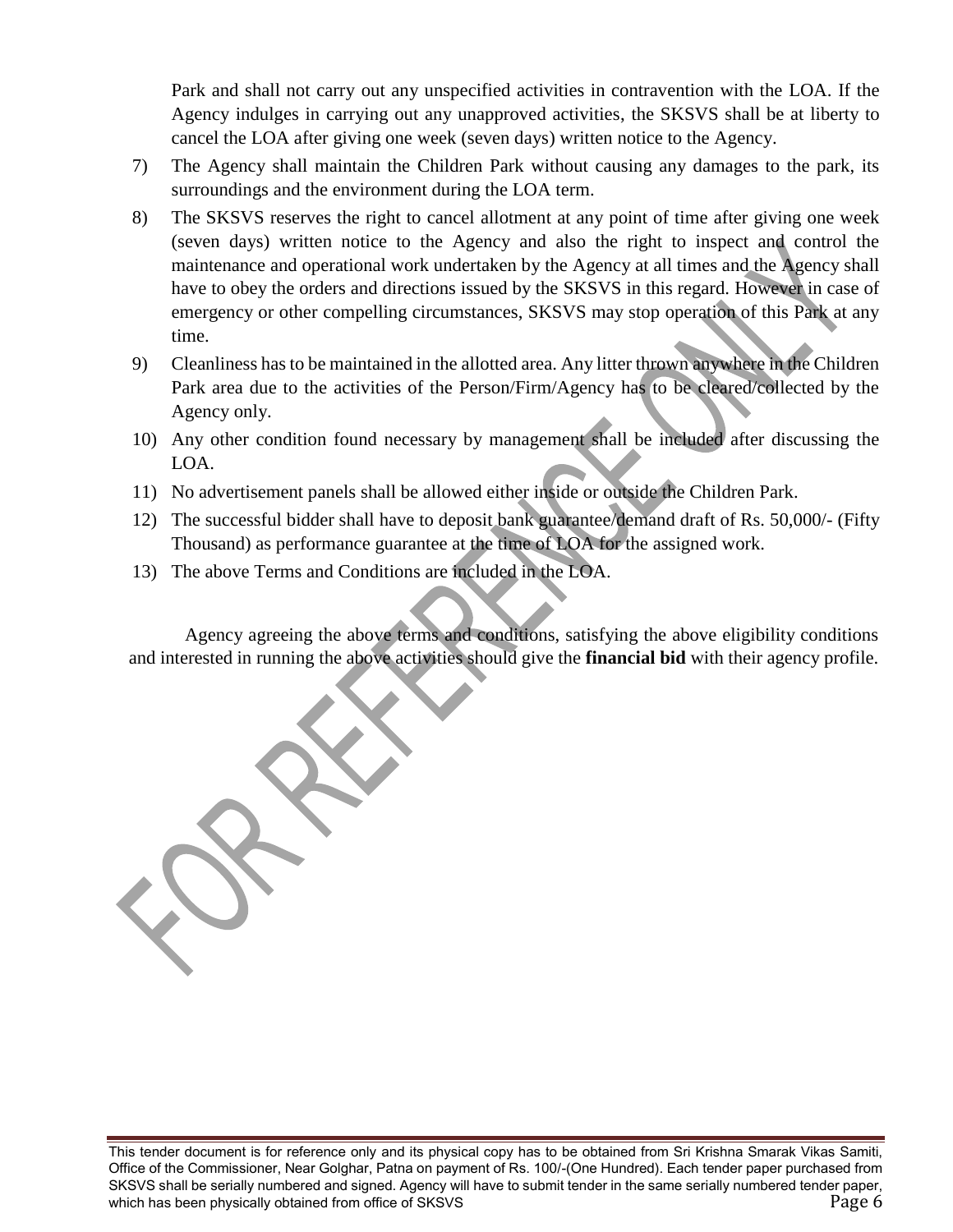## **12. Technical Bid**

#### **Particulars of the Company/ Firm / Agency (Please submit along with documentary evidence)**

A bidder shall submit Technical Bid and Financial Bid in separate sealed envelopes contained in another envelope containing both the Financial and Technical Bid. A bidder shall not submit more than one bid.

| S.No. | <b>Particulars</b>                                                                                                                     |                      |
|-------|----------------------------------------------------------------------------------------------------------------------------------------|----------------------|
| 01    | Name of the Company/Firm/<br>Agency                                                                                                    |                      |
| 02    | Type of the Company whether,<br>Proprietorship, Partnership<br>Etc.                                                                    |                      |
| 03    | Name and Address of the<br>Proprietor/Partners/Directors<br>of the Company.                                                            | (i)<br>(ii)<br>(iii) |
| 04    | Registered Office Address and<br>Telephone / Mobile Number &<br>Email address.<br>Local Contact Address/<br>Telephone / Mobile Number. |                      |
| 05    | Photo copy of Pan Card                                                                                                                 |                      |
| 06    | EMD of Rs. 5,000/-<br>(five)<br>thousand)                                                                                              |                      |
|       |                                                                                                                                        |                      |

## **Signature of the applicant with Seal**

This tender document is for reference only and its physical copy has to be obtained from Sri Krishna Smarak Vikas Samiti, Office of the Commissioner, Near Golghar, Patna on payment of Rs. 100/-(One Hundred). Each tender paper purchased from SKSVS shall be serially numbered and signed. Agency will have to submit tender in the same serially numbered tender paper, which has been physically obtained from office of SKSVS **Page 7** and the state of  $\sim$  Page 7